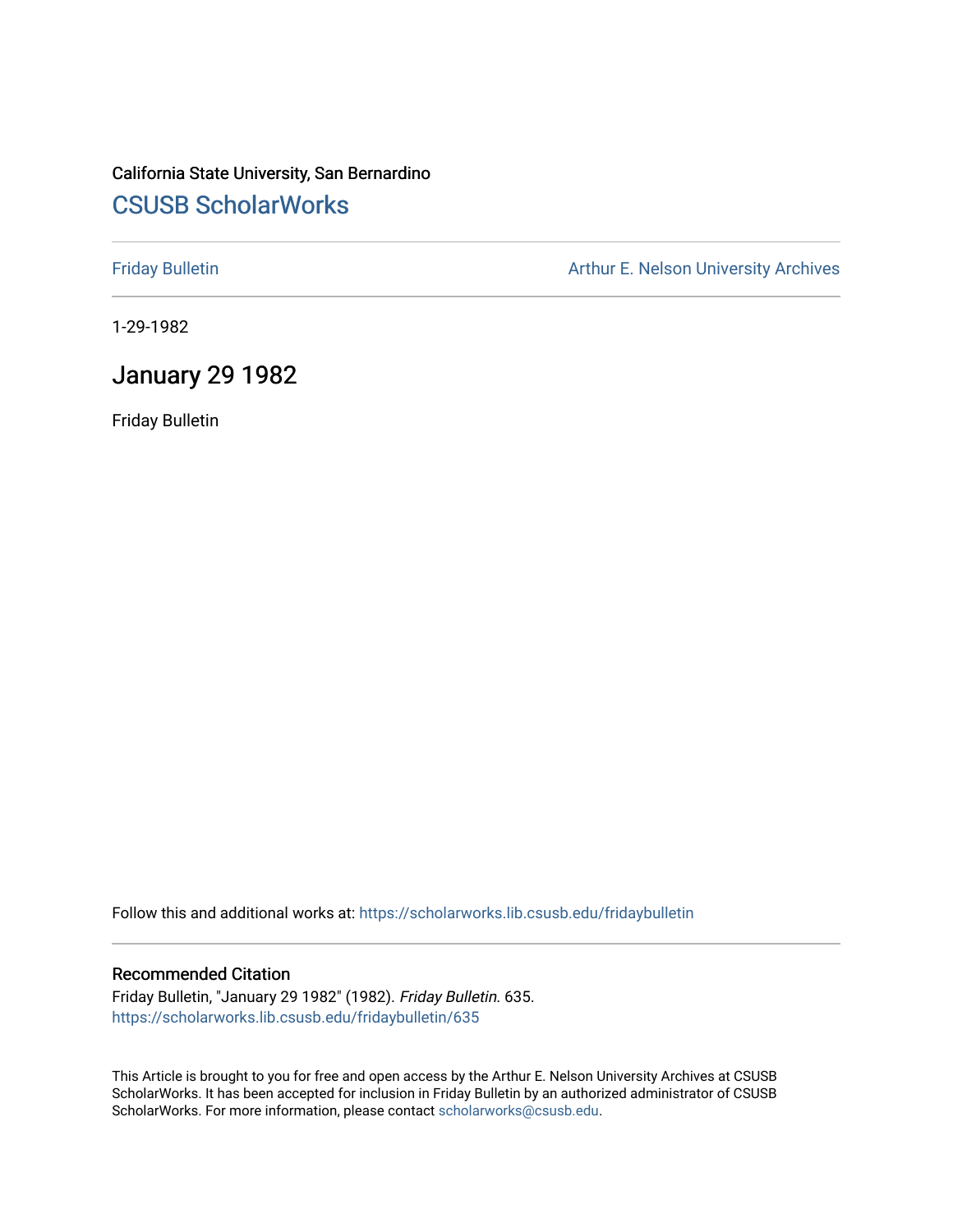



January 29, 1982

'WOMEN AT NIGHT' IS THEME FOR STUDENT PRODUCTION

**Two one-act plays, "Ludlow Fair" and the classic thriller "Sorry, Wrong Number," will be presented at 8:15 p.m., Wednesday-Saturday, Feb. 3-6, in the Drama Lab of the Creative Arts Building. Admission is \$1.75.** 

Adrian Tafolla, a senior majoring in theatre arts, will direct this production, titled "Women at Night." "Lodlow Fair," which appeared off-off-Broadway, was written by Lanford Wilson. It is the story of two women and their disappointing relationships with men. Actors will be students Gina Sherman and Shanon Rubin. Student Vicki Smith will star in "Sorry, Wrong Number," Lucille Fletcher's play about the woman who overhears in a telephone conversation a sinister murder plot.

# THE RENAISSANCE FESTIVAL

CHAMBER SINGERS TO HOST The Chamber Singers' traditional evening of song,<br>THE PENAICOANCE EFOTIVALE dance and a gourmet dinner, known as the Renaissance Festival, will be Feb. 18-20 in the Commons. Reservations are required in advance and may be secured

through the Music Department Office. The cost is \$16 per person. The festival, usually sold out early, is being extended to three evenings this year to accommodate its growing popularity. The festival will begin at 7:30 p.m.

During this evening of elegance and pageantry, the Singers will serve their guests while providing musical entertainment, accompanied by an Instrumental Consort of musicians playing recorders, a type of flute popular in the Middle Ages and Renaissance. Dr. Loren Filbeck, director of the Singers and originator of the event, has selected the musical story "The Feaste of the Oath of the Pheasant," an adaptation of a 17th century pageant from the court of the Duke of Burgandy.

STUDENT DEVELOPS PLAN The state has adopted a special pilot program developed FOR ACCESSIBLE PARKS by Richard Piercy, a graduate student at Cal State, which is designed to help make state parks more accessible to people with disabilities. To kick off the proj-

ect, which will be initiated at Silverwood Lake, the California Parks and Recreation Department will sponsor "A Special Day for Special People" from 9:30 a.m.-7 p.m., Sunday, at the recreation area. The public is invited to participate in the free activities, which will include fishing classes, a wheelchair race, nature hikes, campfire programs, art shows and concerts.

Piercy, who is working toward a master's in special education for the severely handicapped, is a state park ranger at Silverwood and a kindergarten teacher at Victor Valley Christian School.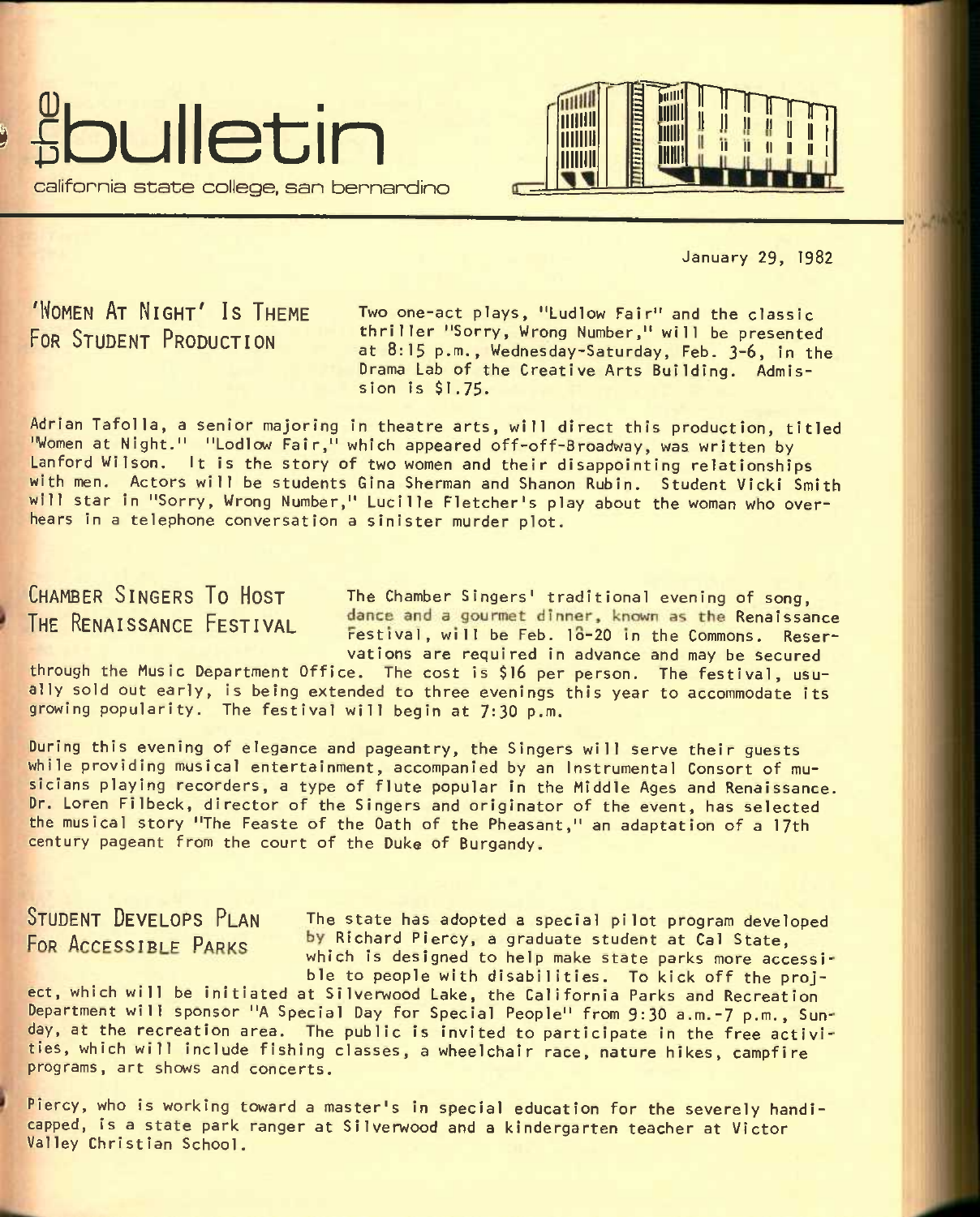'THE I ITERATURE CONNECTION' "Reading and Writing: The Literature Connection" **THE PLANTICAL COMMONS COMMONS** is the theme for the sixth annual reading con-<br>Is READING CONFERENCE THEME foregoe to be held Saturday, March 6, at Cal ference to be held Saturday, March 6, at Cal State. Sponsored by the School of Education,

Teacher Corps and San Bernardino County Schools, this event is expected to attract more than 400 educators and parents from throughout the state.

Dr. Margaret Atwell (Education) will give a memorial speech, "Relating Reading and Writing," in honor of the late Dr. Florence B. Mote, a Cal State professor of education who died in 1977. Jacque Wuertenberg, a language arts specialist from Lindenwood College in St. Louis, will give the keynote speech.

Speaking on reading, writing and children's literature will be nine other faculty from the School of Education: Dr. Francesca Bero, Dr. Keith Dolan, Dr. Irvin Howard, Dr. Alison King, Dr. Nathan Kravetz, Dr. Ellen Kronowitz, Dr. Steve Wagner, Dr. Robert West and Dr. Alvin Wolf. The program also will include talks by educators from other colleges and school districts in southern California. Special presentations on "programs of promise" in effect at area schools are also planned.

The registration cost is \$39 for one unit of extension credit, \$25 non-credit. The cost includes lunch in the Commons, at which time participants may view publishers' exhibits. More information and registration are available by calling the School of Education, Ext. 7571.

POLICE REQUEST PROMPT The Department of Public Safety (Campus Police) re-FORWARDING OF FOUND ITEMS quests that staff, faculty and students forward lost and found items to the police as soon as possible after finding them. The department maintains a cen-

tral repository for lost and found items. Information is available by calling the police, Ext. 7555-

VALENTINE'S PAY DANCE A variety show and dance to celebrate Valentine's Day WILL BE Sponsored by the Uni Phi Club from 7 p.m.-<br>HAS STUDENT PERFORMERS attricks Seturday Eeb 12 in the SUMP Room. The midnight, Saturday, Feb. 13, in the SUMP Room. The entertainment will include vocal and instrumental music

jazz, classical and popular--by student soloists and groups. Also scheduled are a dramatic reading and dance numbers.

Dress will be semiformal, the setting romantic. Refreshments will be served. The cost is \$5 per couple or \$3 for singles, and tickets may be purchased in advance at the Services to Students with Disabilities Office, LC 107, on the southwest corner of the Library. Proceeds will go into a scholarship fund for disabled students.

The California State College, San Bernardino BULLETIN is published Fridays by the Public Affairs Office, AD 117, Ext. 7558. Items for publication should be received in writing by noon Tuesday.

Edna Steinman, Director of Public Affairs<br>Scanlan Writer, Pat Wolff Calendar, Ruth Moran Editor, Jill Scanlan Writer, Pat Wolff Printed in the Duplicating Center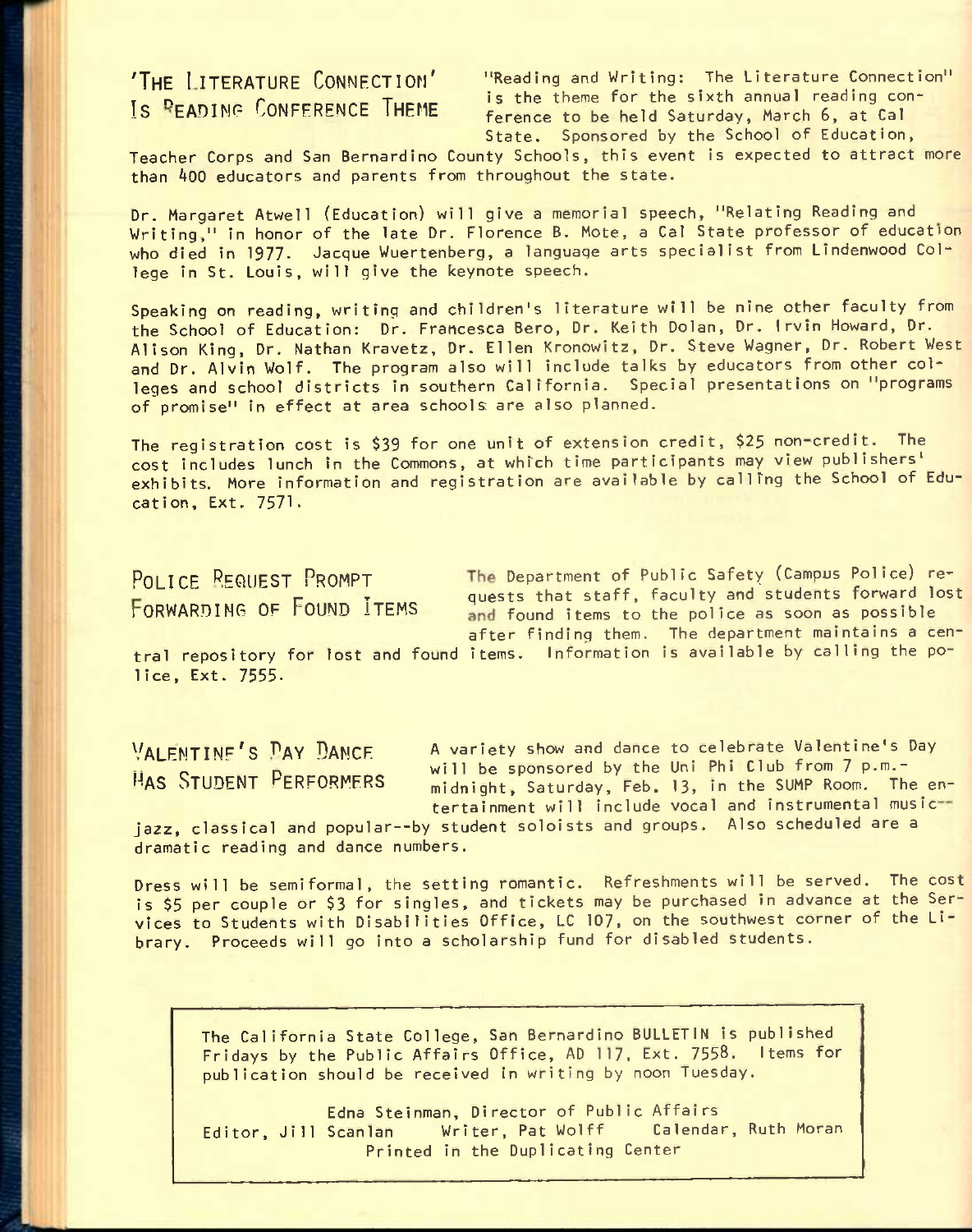FRENCH FILM SECOND "Volpone," a French film about a crafty shipowner, will IN FOREIGN FILM SERIES be shown at 7:30 p.m., tomorrow in PS 10. The film, based on Ben Jonson's play, is about a cagey old miser, named Volpone, who pretends to be dying just so he can

watch the reactions and actions of his friends.

Aided by his rascally servant Mosca, Volpone spins his web of intrigue by setting one friend against the other. He does this by telling each of his would-be heirs privately that he will be the sole beneficiary of the will. The film is free and open to the public.

'BATTLE OF THE D.J.S' A "Battle of the D.J.s" will be held from 9 p.m.-2 a.m.,  $S$  p  $\overline{S}$  p  $\overline{S}$   $\overline{S}$  and  $\overline{S}$   $\overline{S}$  and  $\overline{S}$  and  $\overline{S}$  and  $\overline{S}$  and  $\overline{S}$  and  $\overline{S}$  and  $\overline{S}$  and  $\overline{S}$  and  $\overline{S}$  and  $\overline{S}$  and  $\overline{S}$  and  $\overline{S}$  and  $\overline{S}$  and  $\overline$ will be \$3 per person or \$5 per couple. Competing disc jockeys will vie for a prize of \$100. Proceeds from the

dance, which is being sponsored by the Black Students Union, will help finance Black History Week activities Feb. 15~19 on campus.;

PLACEMENT OFFERS INTERVIEW, RESUME WRITING WORKSHOPS

"Asserting Yourself in the Job Interview," "Resume Writing" and "Preparing for the Graduate School Interview" are the topics of workshops sponsored by the Career Planning and Placement Center beginning next week.

The job interview workshops will be held from 3-4:30 p.m., Tuesdays, Feb. 2-23, in PS 227. The focus will be on interview techniques using videotapes in mock Interviews. Participation in any one or all of the sessions is encouraged.

The resume-writing workshop will be held from Z-k p.m., Wednesday, Feb. 3, in SS 171. This small-group workshop is designed to aid students in the development and effective use of resumes. Participants are encouraged to bring rough drafts.

The graduate school interviewing workshop will be held from 3-4:30 p.m., Thursdays, Feb.  $4-18$ , in PS 227. Examples of individual and panel interviews with videotape feedback will be provided.

# ACSUP TAKING APPOINTMENTS FOR FEBRUARY HEALTH TESTS

The ACSUP is taking appointments for health testing to be done on campus Feb. 22. The testing is available to faculty, staff and members of their families who are age 13 and older. In 40 minutes,

more than 50 different health tests are performed and these confidential results are sent to the participant's physician. Participation, by appointment only, is available by calling  $(800)$  542-6233. The cost for testing is:

| Adults (age 18 and older)                                                             | ACSUP INSURANCE                                      | MEMBERS OF   | $NON-$         |
|---------------------------------------------------------------------------------------|------------------------------------------------------|--------------|----------------|
|                                                                                       | PLAN MEMBER                                          | <b>ACSUP</b> | <b>MEMBERS</b> |
|                                                                                       | No charge                                            | \$75         | $ 584$         |
| Children (ages 13-17, excludes<br>x-ray, pap, EKG, tonomety<br>and blood chemistries) | No charge (with<br>appropriate fam-<br>ily coverage) | \$45         | \$50           |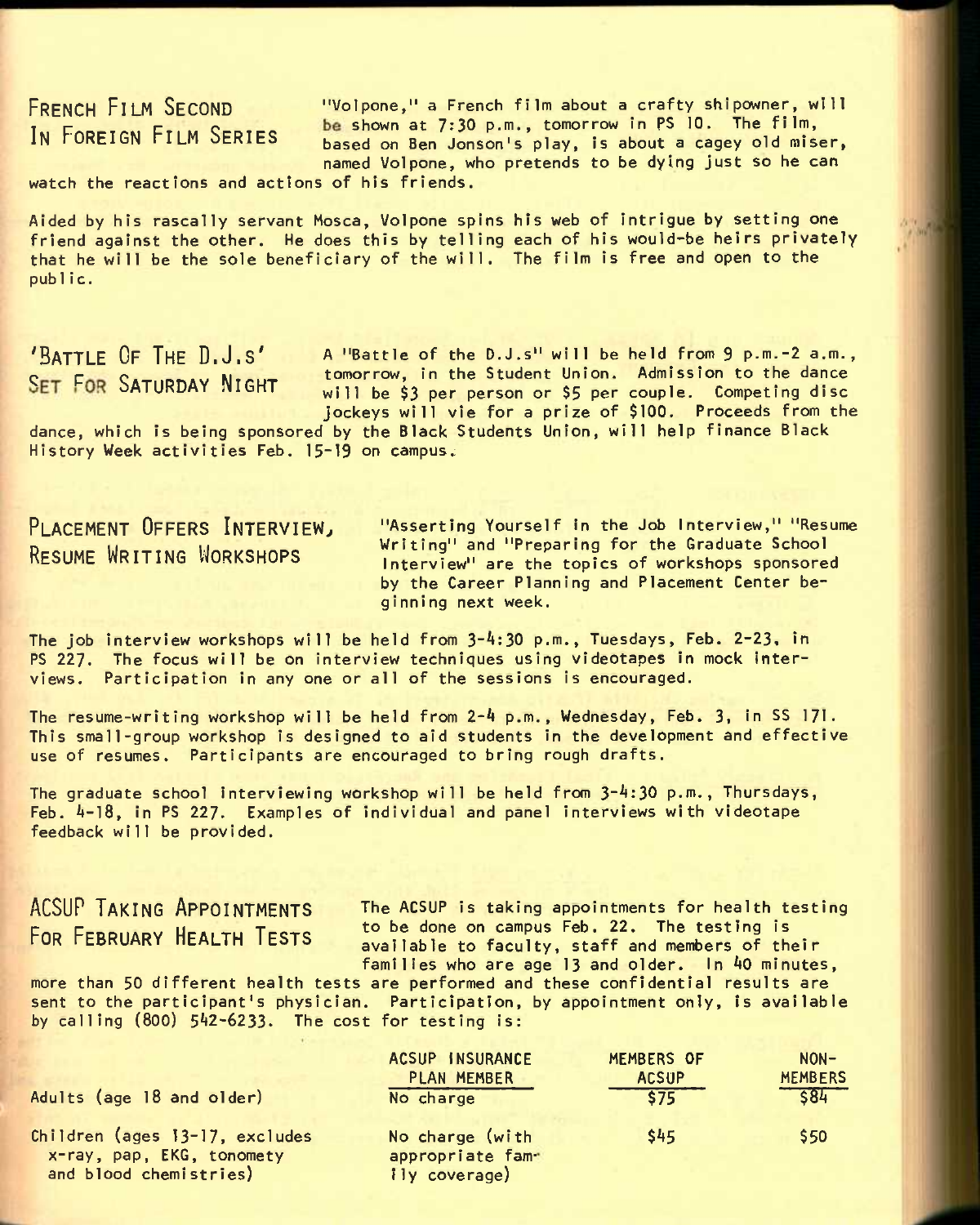SELF-PACED TEACHING A workshop on self-paced foreign language teaching for under the southern Cali-<br>WORKSHOP HELD HERE forning area was held at Cal State Jan. 23. Dr. Richard fornia area was held at Cal State Jan. 23. Dr. Richard Switzer (French) was the keynote speaker. Dr. David

Gerling (Spanish) led the large Spanish-teaching contingent in practical work on classroom organization, while Dr. Mireille Rydell (French) and Dr. Jorun Johns (German) did the same for their respective languages. Dr. A. Vivien Bull (French) received a Oanforth Grant to fund the workshop. Films made by Audio-Visual Services, funded by a grant from the college, were shown.

MOOREFIELD TO SPEAK Dr. Arthur Moorefield (Music) will speak and show slides . The contract the contract of the impressions of East Germany at 4 p.m., Monday,<br>ABOUT EAST GERMANY in it 241. This free lecture, open to anyone who wishes in LC 241. This free lecture, open to anyone who wishes to learn more about the German Democratic Republic, is

sponsored by the German Club and the Studies in German Culture class.

NOTEWORTHY Dr. Dianne E. Irwin (Learning Center) has been reappointed to the State of California Department of Education Legal Compliance Committee, Curriculum Frameworks and Instructional Materials section for 1982.

Dr. Arlo D. Harris (Chemistry) has been invited to spend June 20-Sept. 12 in the Chemistry Department of the University of Queensland, Brisbane, Australia. His duties there will include lecturing in advanced and graduate-level courses on theoretical inorganic chemistry, as well as continuing research in the field of platinummetal chemistry.

Dr. C. Charles Christie (Public Administration) is a candidate for the San Bernardino City Council representing the fifth ward, which includes the northcentral section of the city and the CSCSB campus. The city election will be Feb. 16.

Dr. Gregory Price (Physical Education and Recreation) has been elected 1982 president of the Board of Directors for El Rancho Verde Country Club.

SPEAKING OUT Dr. A. Vivien Bull (French) spoke and presented slides at a meeting of'the High Twelve Club this morning in San Bernardino. Her topic was "Off the Tourist Track in England: the Cotswolds."

Dr. Robert Cramer (Psychology) spoke to a class at Sherman Indian High School in River side this morning about "Careers in Psychology."

PUBLICATIONS Dr. Amer El-Ahraf's (Health Science and Human Ecology) work on the "Evaluation of Toxic Metal Load of Processed Dairy Manure" was published in "Cereco Animal Recycling Process on Chino Dairy Waste and

Evaluation of By-products," a report by Khairy Aref, to the Office of Research and Development, U.S. Environmental Protection Agency. Dr. El-Ahraf's co-worker in this research effort is Dr. Van Willis from the Fullerton campus.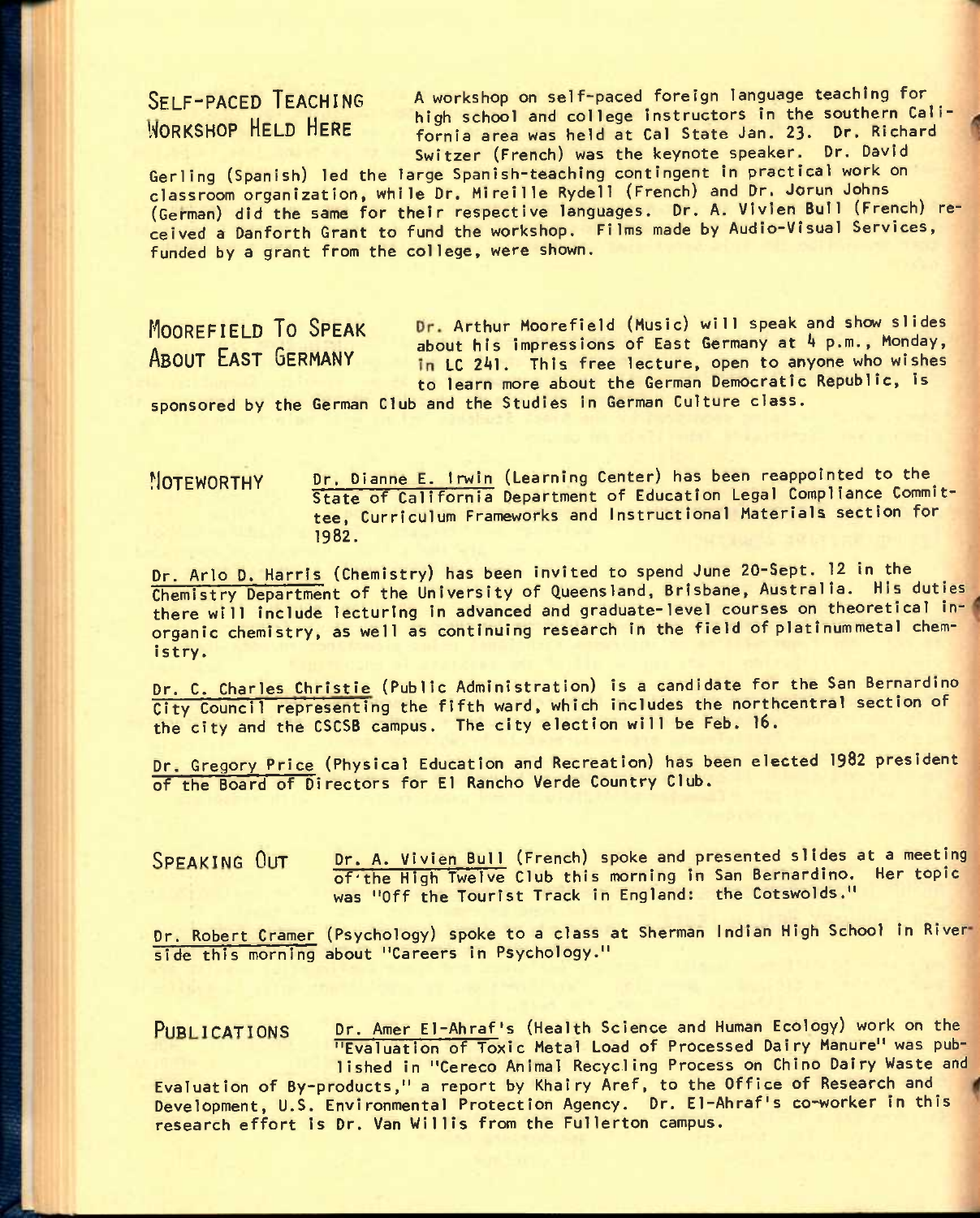THOMAS RIVERA MOVED Dr. Thomas Rivera, associate dean of educational support To COMMUNITY HOSPITAL services, has been transferred from Kaiser Foundation Hospital to San Bernardino Community Hospital. Dr. Rivera, hospitalized since June 24, is slowly re-

covering from Gul1lain-Barre Syndrome, which causes temporary paralysis. Visitors are welcome between the hours of 11 a.m. and 8 p.m. Dr. Rivera is in Room 710.

### PROFESSIONAL OPPORTUNITIES

(Further information Is posted on Faculty Senate bulletin board near AD 169)

Cal Poly, Pomona: Director, Teacher Preparation Center; apply by April 15.

illlnois State University: Dean, College of Arts and Sciences; available Aug. 15; apply by Feb. 1.

Indiana State University: Vice President, Business Affairs and Treasurer; apply by Feb. 1.

University of Arizona: Dean, Faculty of Fine Arts; available July 1; apply by Feb. 1

### PERSONNEL

NEW TO THE COLLEGE

Permanent, full-time John W. Gress Public Safety Officer Col lege Poli ce Ext. 7555, HA 3

Joseph D. Singleton Lead Custodian Plant Operations Ext. 7431, PP 104 ^